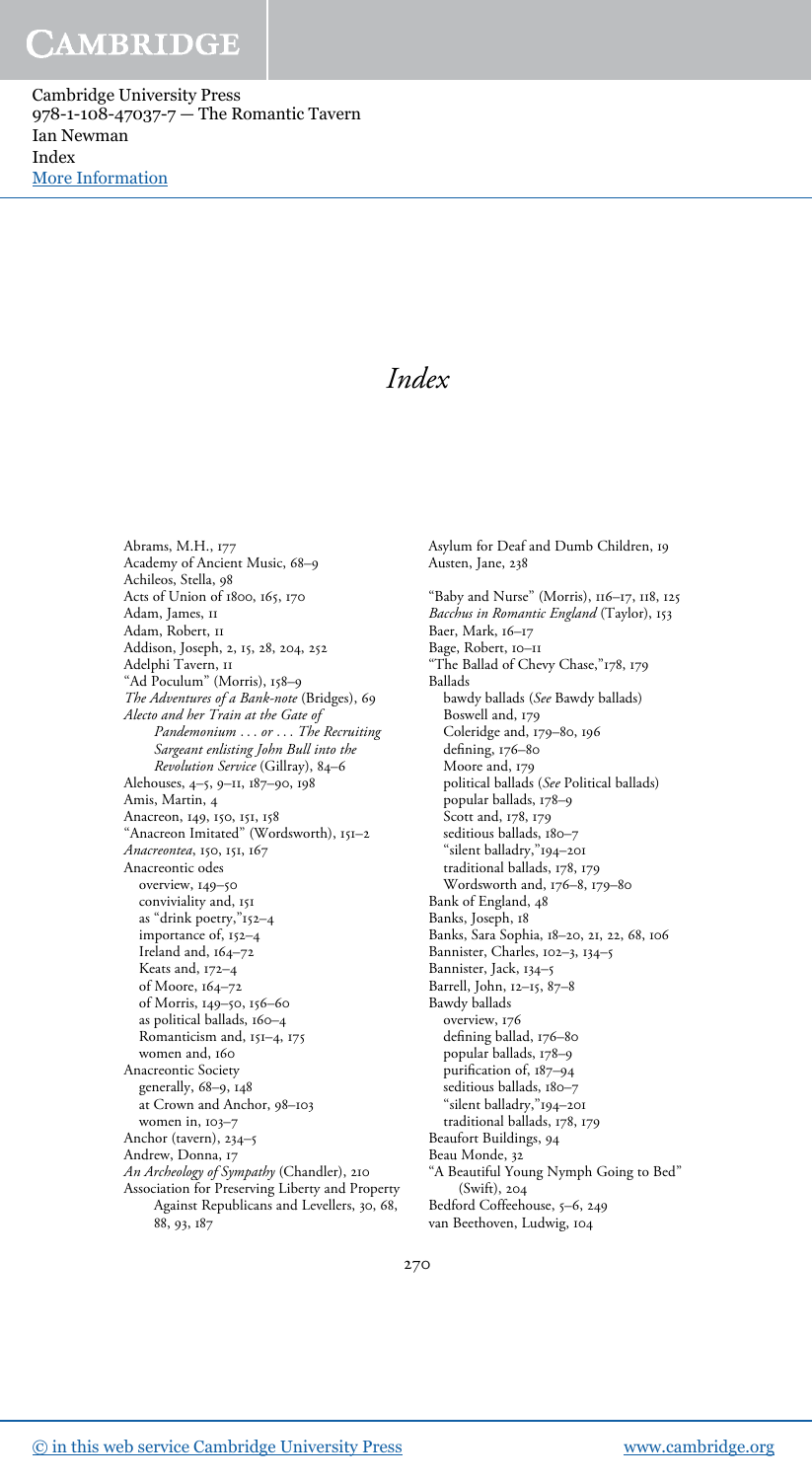Cambridge University Press 978-1-108-47037-7 — The Romantic Tavern Ian Newman Index [More Information](www.cambridge.org/9781108470377)

> *Beggar*'*s Opera* (Gay), 154–5 Benevolent Society of St Patrick, 18, 56, 211 Bengal Club, 59–60 Bentham, Jeremy, 15 Bentley, James Cumberland, 79–80 Bewick, Thomas, 198 "Billy's Too Young to Drive Us" (Morris), 117, 118, 125 Binns, John, 94 Bisset, Robert, 69 Black Bear and Red Lion (tavern), 190 "The Black Joke" (ballad), 192 *Blackwood*'*s*, 137 Blanch, Anna, 189 Bloomfield, Robert, 194 Bluestockings, 32 Boar's Head Tavern, 232–4 Booths, 12–15 Boswell, James generally, 6–8, 69, 235 ballads and, 179 conviviality and, 4, 155–6, 239 expenses of, 239 on prostitution, 6 on taverns, 21, 22–3, 28–9, 31, 234 Bourke, Richard, 39 Boxes, 12–15 Brewer, John, 16, 49, 50 Bridges, Thomas, 69 *The British Critic*, 176–7, 179 Bromwich, David, 60, 61 Brooke, Charlotte, 178 Brown, Marshall, 153 Bugg, John, 170 Burdett, Francis, 155 Burke, Edmund generally, 41, 49 on democracy, 60–1 on East India Company, 58–9, 63 on French Revolution, 38–40, 58–9, 61, 63, 66, 67, 161 on "literary men,"63–4, 65–6, 67, 231 on literature, 65 at London Tavern, 56 on speculation, 64–6 on "swinish multitude,"62–3 on tavern societies, 48, 55–8, 59–60, 61–2, 66–7 on Whigs, 88–93 Burks, Joseph, 132 Burns, Robert, 125, 153, 166, 167, 179, 194 Butler, Marilyn, 177 Byron, Lord, 137, 148, 179 *Caleb Williams* (Godwin), 238

# *Index* 271

Cambridge University, 124 "The Canvassing Duchess,"119–20 *Capt. Morris*'*s Songs. A Very Capital Collection of Bacchanalian, Amatory, and Double Entendre Songs*, 147 *Captain Morris*'*s Songs* (Ridgway), 125 Carlisle House, 19–20 Caroline (Queen), 194 *Celestina* (Smith), 69, 238 *A Certain Duchess Kissing Old Swelter-in-Grease the Butcher for his Vote*, 120–1 de Certeau, Michel, 11 Chalk Farm, 29–30 *The Chancellor of the Inquisition Marking the Incorrigibles* (Gillray), 88–90, 92–3 Chandler, James, 210, 215 *The Chaplet of Chearfulness, and Company Keeper*'*s Assistant*, 216–18 "The Character of a Whig" (song), 212 Charitable uses of taverns, 19 Charles II, 204 Charlotte (Queen), 84–7 Chartists, 212–13 Chaucer, Geoffrey, 4 Cheap Repository Tracts, 188–91, 197 Cheshire Cheese (tavern), 234 Cheshire Club, 212 "Children in the Wood,"178, 179 Church, John Barker, 80 Cider Cellars (tavern), 146, 148, 218 *The Citizen* (Murray), 69 Citizen Lee, 29 *City of Laughter* (Gatrell), 138 City of London Tavern, 47 Clarence, Duke of, 134 Clark, Peter, 17, 252 Clementi, Muzio, 99 Clive, Lord, 53–4 Coal Hole (tavern), 146–7, 148, 218 "The Coalition Song" (Morris), 117, 125 Cobbett, William, 212–13, 229 Coffeehouses, 2, 15 Colebrook, George, 54 Coleman, George, 155 Coleridge, Samuel Taylor ballads and, 179–80, 196 "peasant poetry" and, 194 poetry of, 159, 176–7 on Reeves, 88 Romanticism and, 152, 153 taverns and, 4, 8, 69 Thelwall and, 186–7 *A Collection of Favourite Songs Sung at the Beef Steak Club, and the Anacreontic Society*, 124

Callow, Edward, 234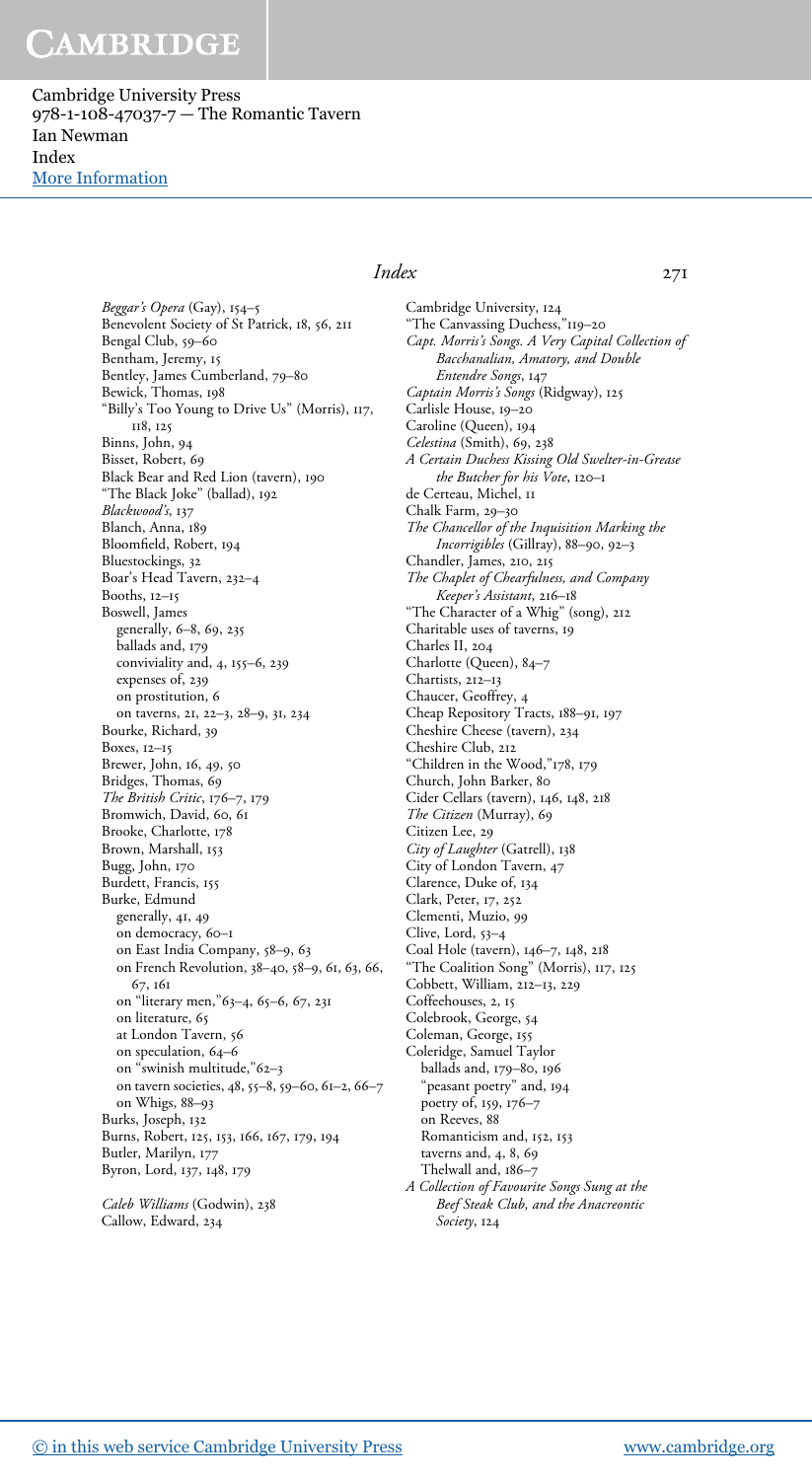Cambridge University Press 978-1-108-47037-7 — The Romantic Tavern Ian Newman Index [More Information](www.cambridge.org/9781108470377)

*A Collection of Songs, Moral, Sentimental and Amusing* (Plumptre), 189 Colman, George, 206–7 Colquhon, Patrick, 10, 191, 193 "Come Send Round the Wine" (Moore), 168 *Confessions of an Opium Eater* (De Quincey), 4 Congreve, William, 203–4 *The Connoisseur* (Thornton and Colman), 206–7 *Considerations on Lord Grenville and Mr Pitt*'*s Bills* (Godwin), 94 "A Constant Correspondent" (pseudonym), 207–9 Conviviality, 24–8 overview, 1–2 Anacreontic odes and, 151 Boswell and, 4, 155–6, 239 in Crown and Anchor, 98–103 defined, 24 humor and, 25-7 idealized version of, 28 Johnson and, 81 literary tradition of taverns versus, 231–6 Moore and, 32 Morris and, 142–8 mutuality and, 27–8 public sphere and, 3–4 Scott and, 32, 142–6 sentiment and, 27 singing and, 24–5 toasting and, 213–16, 224–6, 229–30 Wordsworth and, 151-2 *The Convivial Songster* (Fielding, ed.), 24–8 Coogan, Sarah, 227 Copenhagen House, 29–30 Council of the Royal Academy, 57 Covent Garden Theatre, 154–5, 176, 249 Cox, Jeffrey, 5, 32 Crabbe, George, 4 Crace, Frederic, 234 Cramer, Johann, 99 Cramer, Wilhelm, 99 Crewe, Frances, 123 Crown (tavern), 17 Crown and Anchor Society. *See* Association for Preserving Liberty and Property Against Republicans and Levellers Crown and Anchor Tavern generally, 47, 231 overview, 6–8, 68–9 Anacreontic Society at, 98–103 architectural drawings, 72–7 Burke at, 56, 57–8 conviviality in, 98–103 design of, 11, 78–9

### 272 *Index*

dining room, 70–2 fire in,  $77$ French Revolution, meetings regarding, 80–6 in literature, 96 politics in, 29–31, 59–60 questionable neighborhood, 79–80 singing in, 99 uses of, 18 Whigs at, 86, 88–93 women at, 103-7 Cruikshank, George, 124–5, 136 Cruikshank, Isaac, 91–2, 96, 124–5 *The Cuckold*'*s Nest*, 146 Cunningham, Peter, 235 Cycle Club, 212 Danby, John, 134 Deane, Seamus, 165, 171 Debating societies, 17–18 De Castro, John Paul, 234 Defining ballad, 176–80 Defining tavern, 9–11 Dennie, Joseph, 157 De Quincey, Thomas, 4 Design of taverns, 12–16. *See also speci*fi*c tavern* overview, 32–3 booths, 12–15 boxes, 12–15 lighting of, 16 privacy and, 15 "snugs,"12 surveillance and, 15-16 Deutsch, Helen, 206 Devonshire, Duchess of. *See* Georgiana (Duchess of Devonshire) Dibdin, Charles, 193, 195 Dickens, Charles, 4, 5, 16, 48–9 Dickie, Simon, 26, 27 *Dictionary* (Johnson), 206 Dignum, Charles, 102–3, 134–5 Dolly's Chophouse, 22 Domesticity of taverns, 21–4 Double entendres, 217 *Douglas; or the Highlander* (Bisset), 69 "Drink of this Cup" (Moore), 168 "Drink to Her" (Moore), 168 Drury Lane Theatre, 11 Duck, Stephen, 194 Dugaw, Diane, 180 Duncan, Ian, 227 Duncombe, John, 146, 147, 148 Dun Cow (tavern), 12, 15, 16

Dyson, George, 94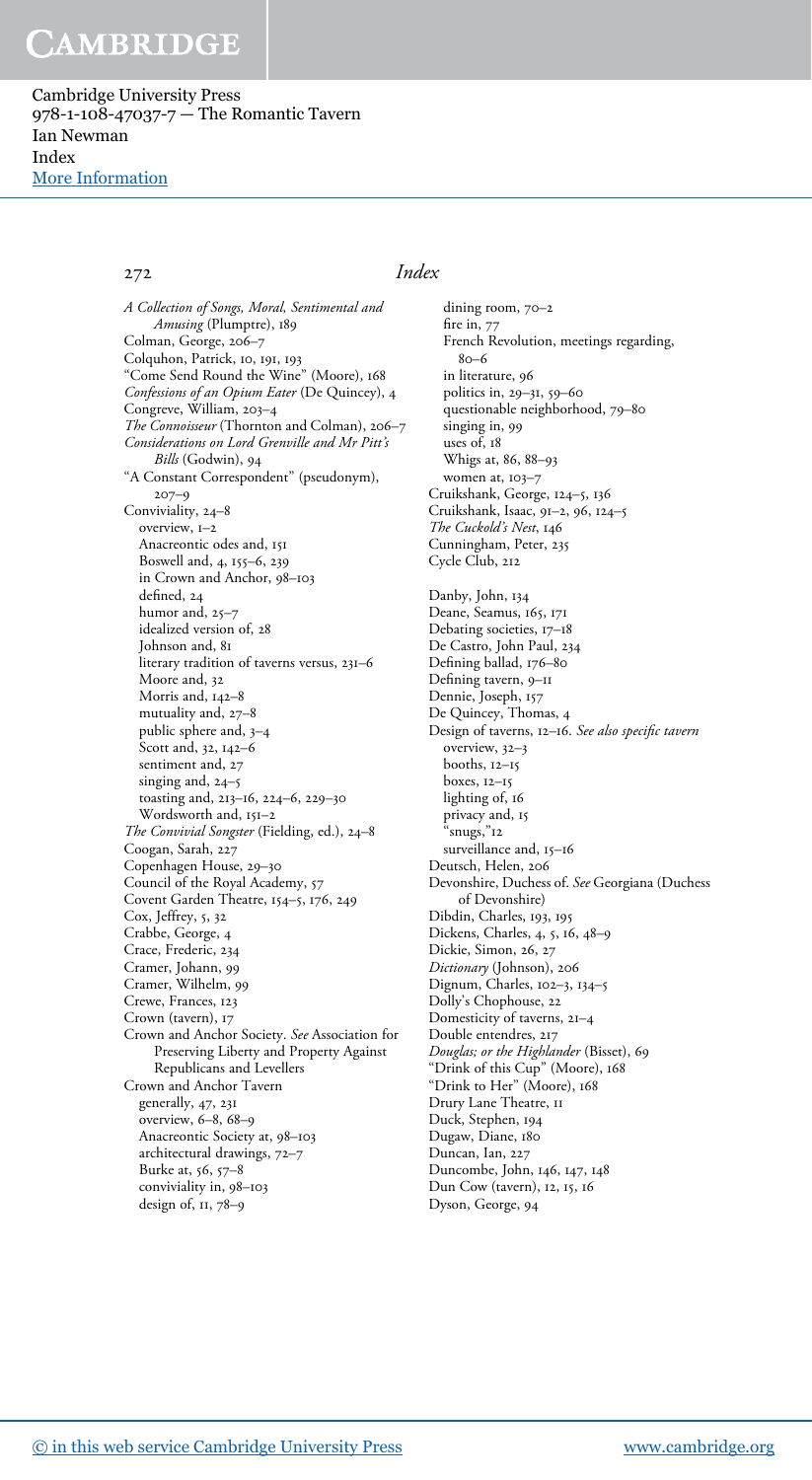Cambridge University Press 978-1-108-47037-7 — The Romantic Tavern Ian Newman Index [More Information](www.cambridge.org/9781108470377)

> Earnshaw, Steven, 4–5 East India Company, 37–8, 39–40, 51–4, 58–9, 60, 63 Eaton, Daniel Isaac, 62, 162 Edgeworth, Maria, 153 Egan, Pierce, 146 Eger, Elizabeth, 32 Elliott, Gilbert, 90–1 Emmet, Robert, 170, 212–13 Epstein, James, 212–13 Erskine, Thomas, 132–3, 184 "An Essay towards a Translation of Anacreon" (Pilkington), 167 Estienne, Henri, 150 *European Magazine and London Review*, 48 Eyre, James, 184 Fallon, David, 2, 32 "The Fancy Stirring Bowl" (Morris), 147, 156–8, 169 "Farewell to the Muse" (Scott), 145 Farley, John, 43 "Fashionable sociability,"2–3, 68 Faulkner, John, 41 Feltham, John, 44–7, 48 Fentum, John, 104–5, 117, 136, 148 *The Festival of Anacreon*, 124, 136 *The Festival of Momus*, 218 Fielding, Henry, 4, 5, 82, 156, 249 Fielding, John, 24 "Fill the Bumper Fair" (Moore), 168 Fitzwilliam, Earl of, 123 *Flash Chaunter*, 146 Foot, Samuel, 69 Foster, D., 234 Fox, Charles James generally, 91–2 on French Revolution, 83–4, 86 in *The Hopes of the Party*, 83–4, 86 Morris and, 113–14, 131–2 Sheridan and, 118 taverns and,  $6, 16-17$ toasting and, 202 in Westminster Election (1784), 18, 115–16, 117, 118–24, 144 Whig Club and, 8, 28, 56, 88–93 Fraser, Nancy, 66 Freemason's Hall, II Freemason's Tavern, 11, 113, 118–19 French, Richard Valpy, 252 French Revolution Burke on, 38–40, 58–9, 61, 63, 66, 67, 161 Crown and Anchor Tavern, meetings regarding at, 80–6 Fox on, 83–4, 86

#### *Index* 273

seditious ballads and, 184 taverns and, 6–8, 29, 31 toasting and, 218–19 Friends to the Liberty of the Press, 132–3 *The Frisky Vocalist*, 146 Frost, John, 162, 186 Gagging Acts of 1794, 170, 186–7 Gamer, Michael, 196 Gatrell, Vic, 26, 124, 128–9, 138 Gay, John, 154–5 *Gazetteer and New Daily Examiner*, 105, 132 *Gazette national ou La Monitor Universel*, 57 *General Evening Post*, 123–4, 219 *The Gentleman*'*s Magazine*, 51 Gentlemen of Derbyshire, 18 Gentlemen of Lancashire, 18 George, M. Dorothy, 88, 93 George, Prince of Wales (later George IV), 113–14, 123, 134–5, 136–7, 155, 211 George I, 18 George III, 86–8, 90, 116 George IV, 136–7 Georgiana (Duchess of Devonshire), 105, 106, 113, 114, 116, 119–24, 144, 160 Gerrald, Joseph, 162, 180–1 Gillray, James, 83–90, 92–3, 124–5 Gilmartin, Kevin, 5, 39 Gilpin, William, 189, 191, 193, 195 Girouard, Mark, 12 Globe Tavern, 29–30, 47, 180–1 Glynn, Serjeant, 219 Goddard, Florimond, 181–2, 184, 185–6 "God Save the Rights of Man" (Thomson), 182–4, 185–6 Godwin, William, 94–5, 97, 238, 244–5 Godwin circle, 32 Goldsmith, Oliver, 4, 55, 234 Gordon, George, 162 Gough, William, 182 Greig, Hannah, 32 Grenville, Hester, 246 Greyhound (tavern), 190 Grose, Francis, 244 Guest, Harriet, 32, 106, 161 Habermas, Jürgen, 2, 3, 28, 66–7 Half Moon Tavern, 19–20, 47 Hampden, John, 229 *Handbook of London: Past and Present* (Cunningham), 235 Handel, George Frideric, 99 Hannay, James, 44 Hardy, Thomas, 29, 30–1, 181, 185 Harmonic Society of Bath, 158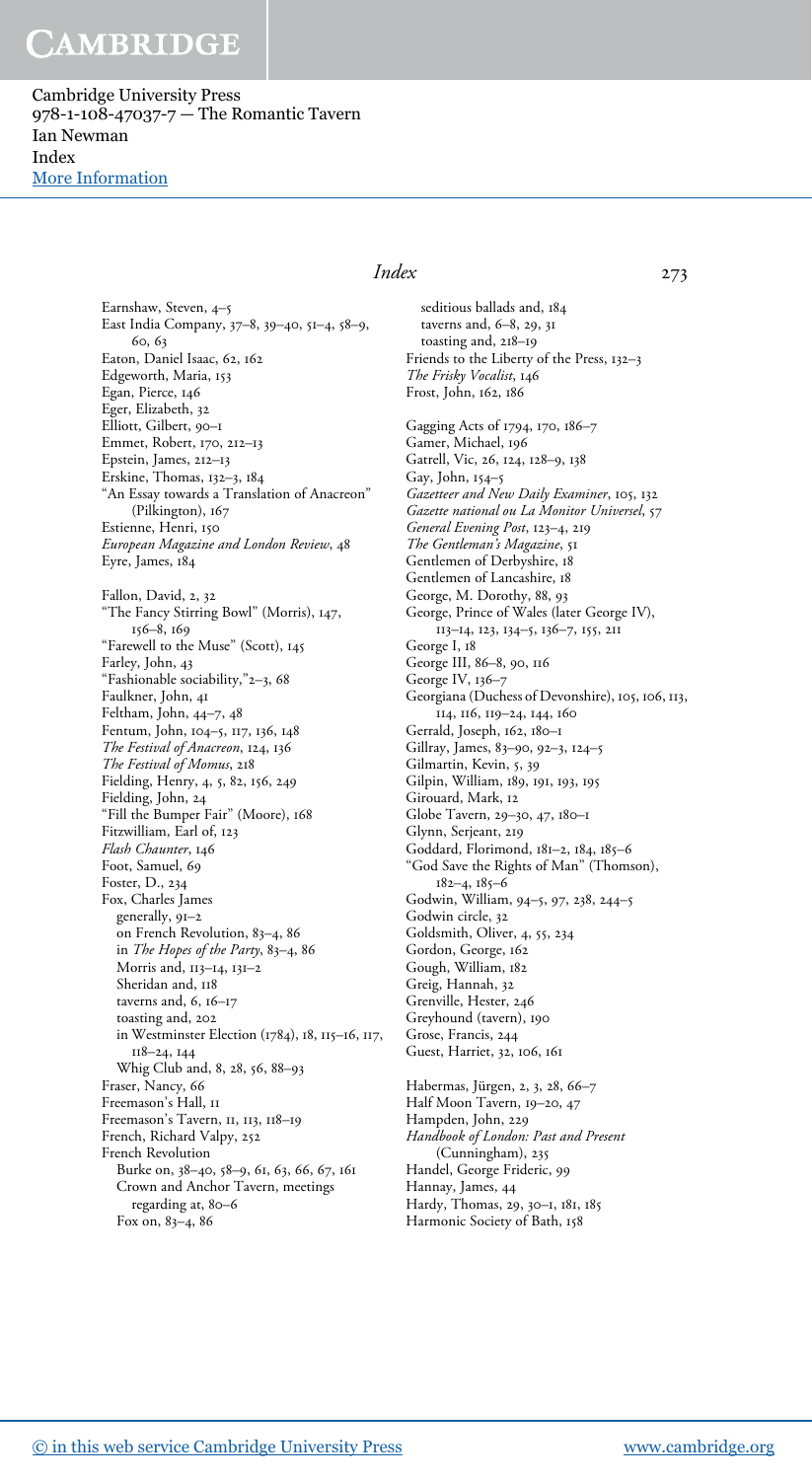Cambridge University Press 978-1-108-47037-7 — The Romantic Tavern Ian Newman Index [More Information](www.cambridge.org/9781108470377)

Harris, Jack, 6 *Harris*'*s List of Covent Garden Ladies* (Harris), 6 Hartley, James, 116, 117 Hastings, Warren, 37 Hawkins, John, 1 Haydn, Joseph, 99, 102, 104, 166 Haydon, Benjamin, 4 Haywood, Ian, 84–6, 93 Hazlitt, William, 8, 69 "Healths,"204, 212 Heaney, Seamus, 164–5 *Henry IV, Part* 1 (Shakespeare), 232–4 *Henry IV, Part* 2 (Shakespeare), 136–7 Herrick, Robert, 149 "Highland Ladie" (song), 212 Hindle, John, 134 *The History of Liquor Licensing in England* (Webb and Webb), 9–10 *The History of Pendennis* (Thackeray), 146–7 *History of the Westminster Election* (Hartley), 116 *The History of Tom White* (More), 190, 191, 192 "Hob nobs,"217–18 Hogarth, William, 154–5 Hogg, James, 194 Hohbouse, John Cam, 155 Holcroft, Thomas, 94, 95–6, 97 Holland, Henry, II Holland, William, 136, 162 Honorable Order of the Bath, 18 Hood, Lord, 116 *The Hopes of the Party* (Gillray), 83–8, 92–3 Horace, 158 *Household Words* (Dickens, ed.), 44, 48 *Hugh Trevor* (Holcroft), 95–6 Humphreys, Edward, 79–80 Hunt, Henry, 212–13 Hunt, Leigh, 4–5, 168, 211, 229, 231–6 Hyde, Douglas, 165

*Illustrated London News*, 12, 77 Inchbald, Elizabeth, 69, 96–8, 106 Incledon, Charles, 102–3, 134–5 Inclusivity in toasts, 215–16, 224–5 *The Indicator*, 231, 233 Inns, 9, 238 "Introductory Remarks on Popular Poetry" (Scott), 178 *Irish Melodies* (Moore), 164–72 Irving, Washington, 234

Jackson, Virginia, III Jacobites, 211-12 James, Felicity, 4 Je Ne Scai Quoi Club, 104–5, 134 "Jenny Sutton" (Morris), 125, 143, 144–5

#### 274 *Index*

Jerrold, Douglas, 73–7 Jersey, Earl of, 123 The Jest" (Morris), 117, 125 Jestbooks, 26 *Jockey Club* (Pigott), 125 Johnson, Kenneth, 152 Johnson, Samuel generally, 55, 69, 234, 235 conviviality and, 81 in Sublime Society of Beef Steaks, 155 on taverns, 1, 2, 22–3, 28–9, 31 on toasting, 206 Johnstone (actor), 134–5 Jonson, Ben, 149 *Journal of A Tour to the Hebrides* (Boswell), 234 Joyce, James, 164–5 Jupp, Richard, 51 Jupp, William, 11, 12, 51 Kaye, John, 51–3 Keats, John, 4, 5, 149–50, 152, 153, 168, 169–70, 172–4 Keats-Hunt circle, 32 Keen, Paul, 63–4 Kemble, John, 134, 136–7, 155 Key, Francis Scott, 100 King's Arms (tavern), 22 King's Head Tavern, 57 Knyvett, Charles, 134 Kümin, Beat, 9 Lamb, Charles, 4, 153 *The Lame Lover* (Foote), 69 Langford, Paul, 20–1 Laurie and Whittle, 136 *Letter Addressed to the Addressors* (Paine), 125 *The Letter to a Noble Lord* (Burke), 66 Leveridge, Richard, 249 Lewes, Watkin, 18, 219 Licensing Act of 1552, 9–10 Licensing of taverns, 9–10, 187 *Life in London* (Egan), 146 *Life of Johnson* (Boswell), 239 Lighting of taverns, 16 "Lines on the Mermaid Tavern" (Keats), 5 Literary genres overview, 33, 111–12 Anacreontic odes (*See* Anacreontic odes) bawdy ballads (*See* Bawdy ballads) political ballads (*See* Political ballads) toasting (*See* Toasting) "Literary men,"63–4, 65–6, 67, 231, 234 Literary productivity, taverns and, 5 Literary tradition of taverns, 231–6 Lloyd, Sarah, 19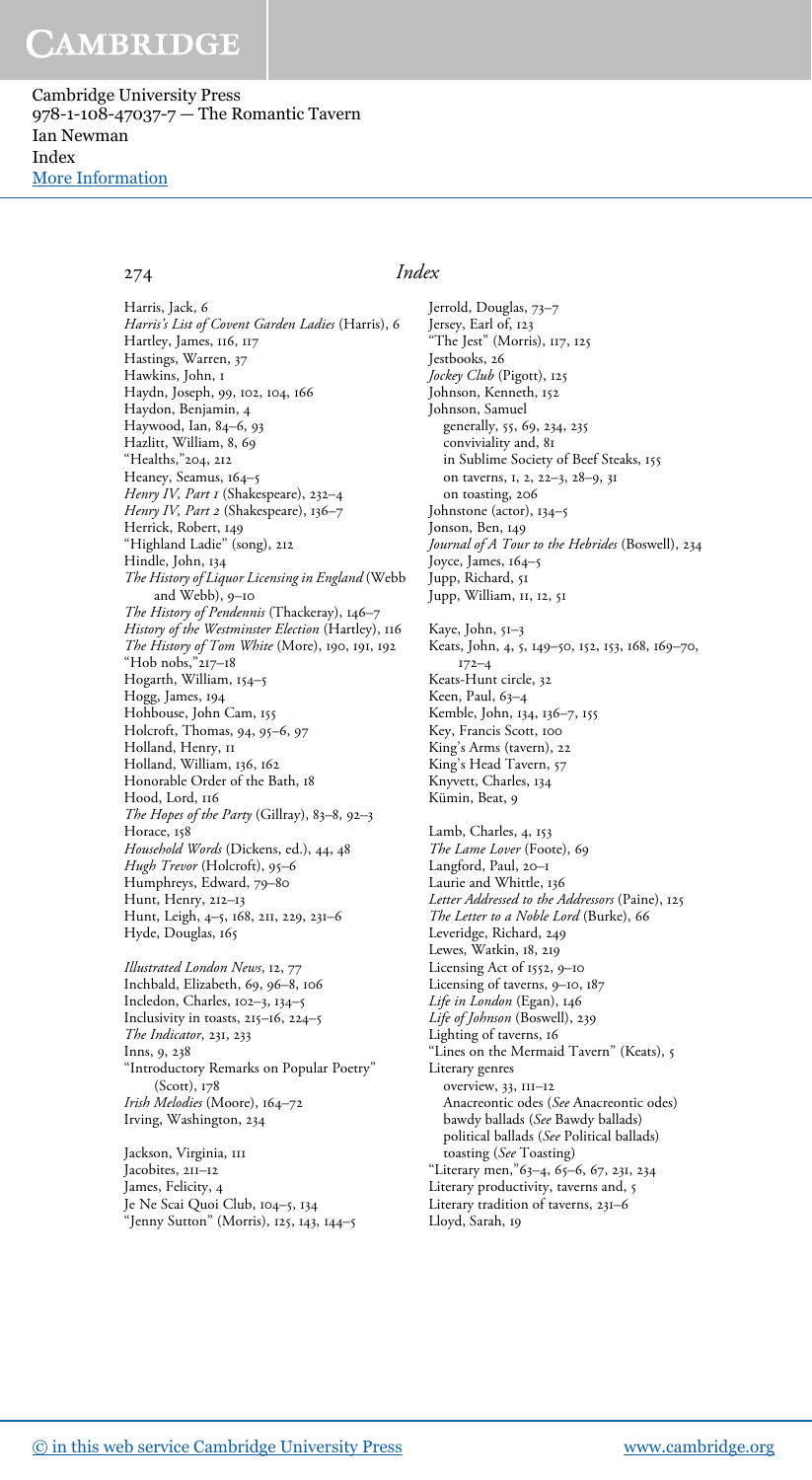Cambridge University Press 978-1-108-47037-7 — The Romantic Tavern Ian Newman Index [More Information](www.cambridge.org/9781108470377)

> *Lloyd*'*s Evening Post*, 49 *The London Art of Cookery and Housekeeper*'*s Complete Assistant* (Farley), 43 London Corresponding Society (LCS), 8, 29–31, 58, 180–7, 202, 218–19 *The London Hermit* (O'Keefe), 69 *London Journal* (Boswell), 21, 22, 155–6, 239 *The London Songster, or Polite Musical Companion*, 218 London Tavern generally, 31, 231 overview, 8, 33 Burke at, 56 construction of, 37 design of, 11, 12, 16, 28, 41–3 East India Company and, 51–4, 58 elegance of,  $43-\frac{1}{7}$ merchants and, 48–9 opening of, 41 pillar room, 41–3 politics in, 49–50, 59–60 Revolution Society and, 55–6, 58, 61–2, 65 upper floor, 41–3 uses of, 18–21, 47–8 Whigs at, 91 Louis XVI (France), 87 "Loyal and patriotic" toasts, 216–17 Lukács, Georg, 226 *The Luscious Songster*, 146 *Lyra Urbanica* (Morris), 137, 138–40, 158–9, 172 *Lyrical Ballads* (Wordsworth and Coleridge), 175, 176–7, 179–80, 186–7, 194–201 Lyricization of poetry, 111, 175

Macklin, Charles, 18 Macklin, Thomas, 235 Magna Charta, 229 *The Making of the English Working Class* (Thompson), 39 *Man As He Is* (Bage), 10–11 *The Man of Fashion*'*s Songbook*, 124 Margarot, Maurice, 30–1, 180–1, 182 Marx, Karl, 38 McCalman, Iain, 162 McEathron, Scott, 194 McLane, Maureen, 115, 178 McVeigh, Simon, 100 Mee, Jon, 29, 94, 125, 200 Mehta, Uday, 39 Merriman, Brian, 164–5 Merry, Robert, 6–8, 80, 160–1, 168, 244 *The Merry Muses of Caledonia* (Burns), 125 Metcalfe, William, 132 Milnes, James, 80 Milton, John, 84–6

### *Index* 275

Mitre Tavern, 17–18, 22, 28–9, 235 *Monstrous Droll Songs, Toasts and Sentiments for* 1793, 136, 218 Moore, Jane, 167 Moore, Thomas. *See also speci*fi*c work* generally, 137, 148, 149–50 Anacreontic odes of, 164–72 ballads and, 179 conviviality and, 32 on Ireland, 164–72 Keats and, 172–3 Morris and, 166–7, 168, 171–2 More, Hannah, 39, 188, 189, 190, 191, 192, 193, 195 *The Morning Chronicle*, 98–9, 100, 104, 106, 118–19 *The Morning Herald and Daily Advertiser*, 113 *The Morning Post*, 82 Morris, Charles. *See also speci*fi*c work* generally, 105, 176, 185 overview, 113–15 Anacreontic odes of, 149–50, 156–60 conviviality and, 142–8 Fox and, 113–14, 131–2 Moore and, 166–7, 168, 171–2 in 19th century, 136–42 Pitt and, 115, 116-17, 131, 132 Scott and, 142–6 in 1790s, 132–6 in Sublime Society of Beef Steaks, 156–60 Westminster Election (1784) and, 115–32 Mozart, Wolfgang Amadeus, 99, 100, 104 Murray, Arthur, 69 Mutuality in toasts, 215–16

*Nature and Art* (Inchbald), 69, 96–8, 106 "Nay Tell Me Not, Dear" (Moore), 168–70 *The Newcomes* (Thackeray), 146–7 "A New Irish Song" (Morris), 132 New London Tavern and Coffeehouse, 47 Newman, Steve, 178 Newton, Richard, 162 Newton, William, 11, 12, 41–3 *The New Whim of the Day or Musical Olio*, 136 *Nicholas Nickleby* (Dickens), 48–9 *The Nobby Songster* (West), 146 Norfolk, Duke of, 72–7, 78, 79, 113–14, 134, 138, 148, 155, 211 Norman, Philip, 234 North, Lord, 115, 117, 123 *Northern Star*, 212–13 Nussbaum, Felicity, 205

O'Bryen, Dennis, 18 *Observations and Facts Relative to Licensed Alehouses* (Colquhon), 10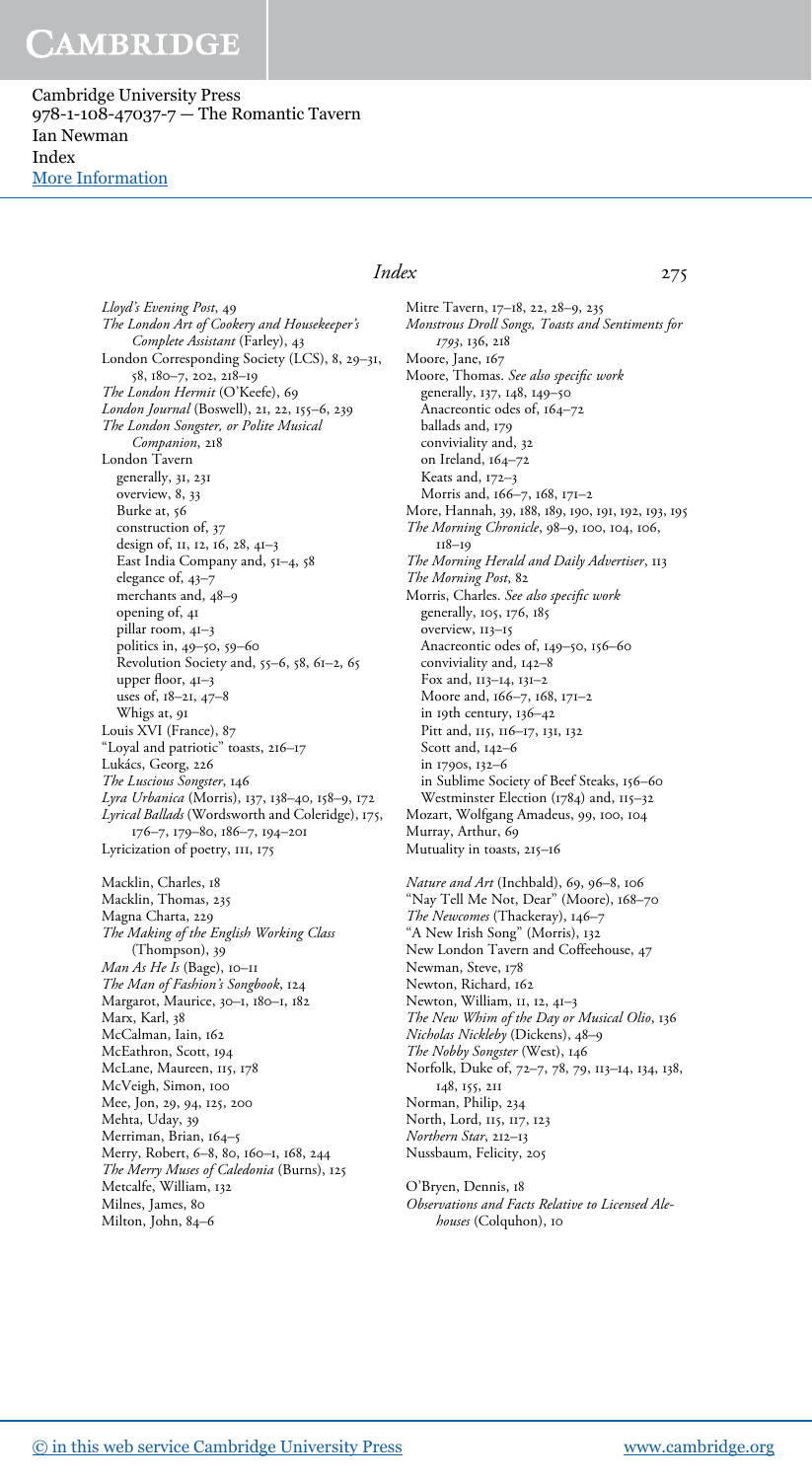Cambridge University Press 978-1-108-47037-7 — The Romantic Tavern Ian Newman Index [More Information](www.cambridge.org/9781108470377)

"Ode for the Fourteenth of July 1791" (Merry), 160–1, 168 *Odes of Anacreon* (Moore), 166, 167–8, 171 "Ode to a Nightingale" (Keats), 169–70, 172–4 Offley's (tavern), 146 Ogle, George, 167 "Oh! Blame Not The Bard" (Moore), 165–6, 170–1, 172 O'Keefe, John, 18, 69 "Omicron,"81–2 "On the Destruction of the Star and Garter in Pall Mall and the Demolition of Carlton Palace" (Morris), 140–2 O Rathaille, Aodhagán, 164–5 O'Shaughnessy, David, 18, 94 Paine, Thomas, 6–8, 29, 125, 212–13, 229 Paley, William, 39 *Paradise Lost* (Milton), 84–6 Parke, William, 99, 105-6 *Parker*'*s General Advertiser*, 60 Parolin, Christina, 68 Parsons, William, 134 Paul's Head (tavern), 47 "Peasant poets,"194 Pepys, Samuel, 179, 234–5 Percy, Thomas, 178, 179–80 *Persuasion* (Austen), 238 Peterloo Massacre, 212–13, 234 Philomathian Society, 94 Philp, Mark, 32, 39 *Pickwick Papers* (Dickens), 229 *Picture of London* (Feltham), 44–7 Piggott, Arthur, 80 Pigott, Charles, 29, 125, 162 *Pig*'*s Meat; or Lessons for the Swinish Multitude* (Spence), 62 Pilkington, Matthew, 167 Pitt, William in *The Hopes of the Party*, 86–7, 88 Ireland and, 170 Morris and, 115, 116–17, 131, 132 Thelwall and, 164 Westminster Election (1784) and, 115–16 Pittock, Murray, 212 Place, Francis, 29, 138, 184, 188 "Place," tavern as, 11 "Pleasant Memories Connected with Various Parts of the Metropolis" (Hunt), 4–5 "The Plenipotentiary" (Morris), 114, 124–31, 144 Pleyel, Ignaz, 99, 166 Plumptre, James, 189, 190–3 Pocock, J.G.A., 40, 65-6 *Poems Written in Close Con*fi*nement* (Thelwall), 161–2, 164

### 276 *Index*

*Poetry and Politics in the Cockney School* (Cox), 5 *Political Affection* (Rowlandson), 120 Political ballads overview, 113–15 as Anacreontic odes, 160–4 in 19th century, 136–42 seditious ballads, 180-7 in 1790s, 132–6 Westminster Election (1784) and, 115-32 *Political Justice* (Godwin), 94 Political toasting, 211–23 *Politics for the People, or Salmagundi for Swine* (Eaton), 62 Politics in taverns, 28–33. *See also speci*fi*c tavern* Pope, Alexander, 154–5, 205–6 Popular ballads, 178-9 Porter, Dahlia, 196 *The Portfolio* (Dennie), 157 Portland, Duchess of, 123 Power, James, 166 Power, William, 166 "Preface" (Wordsworth), 175, 176, 177–8, 179–80, 194–201 Price, Richard, 38, 55, 64, 65 Priestley, Joseph, 86 Prince of Wales. *See* George, Prince of Wales (later George IV) Prince of York, 155 Prince Regent. *See* George, Prince of Wales (later George IV) Privacy in taverns, 15 Prostitution, 6, 204–5 Protestant Association, 20–1 *Public Advertiser*, 41, 104, 207, 210, 211, 214 Public sphere, 2, 3-4 Queen's Arms (tavern), 17 Queen's Head (tavern), 22 *Radical Expression* (Epstein), 212–13 *Radical Spaces* (Parolin), 68 *The Rape of the Lock* (Pope), 205–6 Rebellion of 1798, 165, 170 Reeves, John, 30–1, 68, 88, 187, 191 *Re*fl*ections on the Revolution in France* (Burke), 38, 40, 41, 49, 55–6, 57–8, 62, 63, 66 Reform Society at Borough, 220 Reinhold, Frederick Charles, 102 *A Reverie at the Boar*'*s-head-tavern in Eastcheap* (Goldsmith), 234 Revolution Society, 41, 55–6, 58, 61–2, 65 Reynolds, Joshua, 55 Rich, John, 5–6, 154–5 Ridgway, James, 125, 136, 162

*Rights of Man* (Paine), 125

[© in this web service Cambridge University Press](www.cambridge.org) www.cambridge.org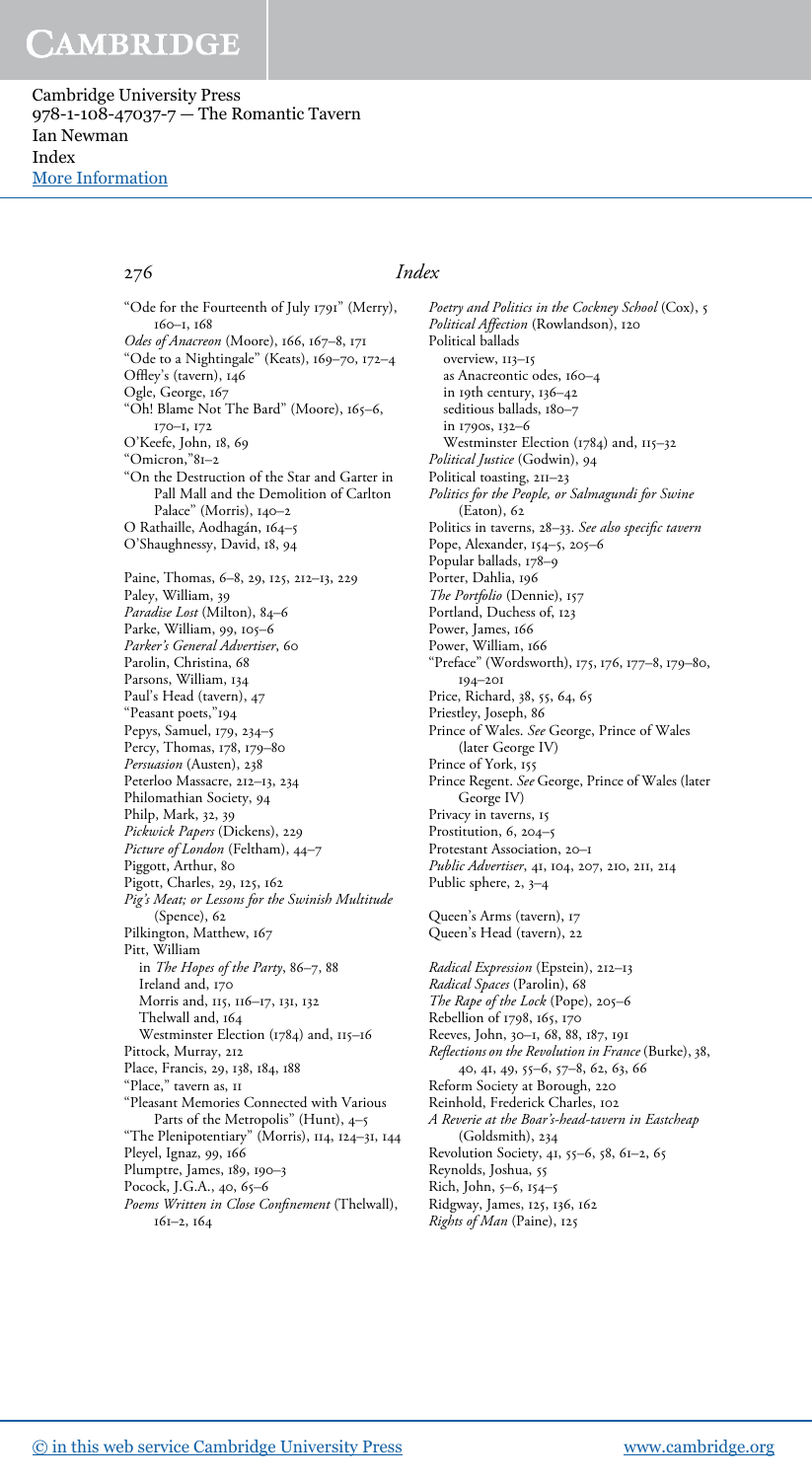Cambridge University Press 978-1-108-47037-7 — The Romantic Tavern Ian Newman Index [More Information](www.cambridge.org/9781108470377)

> Ritson, Joseph, 178, 179–80 *The Ri-Tum Ti-Tum Songster*, 146 *Roach*'*s London Pocket Pilot*, 47 "The Roast Beef of Old England" (Fielding), 156, 249 Robin Hood (tavern), 17, 22 Robins, Brian, 106 Robinson, Mary, 160 Roe, Nicholas, 180 Rogers, Samuel, 80 Romanticism Anacreontic odes and, 151–4, 175 Coleridge and, 152, 153 taverns and, 4–5 Wordsworth and, 175 *Romantic Sociability* (Tuite and Russell), 5 Rose and Crown (tavern), 190 Rosenmeyer, Patricia, 150 Rose Tavern, 22 Roth, Marty, 152–3, 157 *Roundelay, or the New Syren*, 218 Rowlandson, Thomas, 120, 124–5 *The Royal Toast Master*, 27, 213, 214–16, 218, 222 Russell, Gillian, 3, 5, 17, 18, 31, 32, 45 Ryan, Dermot, 57–8 St Alban's Tavern, 18, 28–9, 47, 90–1 St Clair, William, 32 *St. James*'*s Chronicle*, 81, 82 Salutation and Cat (tavern), 4 *Samson* (Handel), 99 Sandby, Thomas, II Sandwich, Earl of, 155 *The Satirist*, 192–4 Say, Mary, 123, 247 *A Scene in the Crown and Anchor* (Cruikshank), 96 *The School for Scandal* (Sheridan), 167, 169 Scott, Derek, 166 Scott, John, 182, 185–6 Scott, Walter. *See also speci*fi*c work* generally, 138, 166 ballads and, 178, 179 conviviality and, 32, 142–6 Morris and, 148 poetry of, 115 on toasting, 203, 223–30 Sedgwick, Thomas, 99, 102–3, 134–5, 160 Seditious ballads, 180-7 Sennett, Richard, 2 "Sentiments,"217 Seward, William, 6–8

#### *Index* 277

Shelley, Percy Bysshe, 230 Shepherd, Thomas Hosmer, 41 Sheridan, Richard Brinsley generally, 56, 91–2, 113–14, 123 Anacreontic odes and, 167, 169 Fox and, 118 on French Revolution, 83–4, 86 in *The Hopes of the Party*, 83–4, 86 Morris and, 113-14 "Silent balladry,"194–201 Simpkin, Thomas, 70, 78, 80, 243 Simpson, David, 167 Sinclair, Charles, 180–1 "Sir Patrick Spens,"178 Smith, Adam, 48–9, 64 Smith, Charlotte, 69, 153, 238 Smith, John Stafford, 100 Smith, William, 80 "Snugs,"12 *Sociable Places* (Gilmartin), 5 *The Social and Convivial Toast-master*, 207, 218 "Social hilarity,"1–2, 26 Society for Constitutional Information (SCI), 6–8, 30, 97, 180–1 Society for Free Debate, 18 Society of Supporters of the Bill of Rights, 49, 50 "Sons of Freedom,"219 "Soulagement en Prison" (Newton), 162 "Sound Philosophy" (Morris), 147, 159–60, 166–7, 249 Speaight, George, 146 Speculation, 64–6, 242 Spence, Thomas, 29, 62 Spencer, Edmund, 165 Spinney, G.H., 191 *Sporting Magazine*, 134 Standard Tavern, 219 "Stanzas on Hearing for Certainty that we Were To Be Tried For High Treason" (Thelwall), 163 Star and Garter Tavern, 11, 22, 28–9, 47, 134, 140–2 "The Star Spangled Banner,"100 *State of Ireland* (Spencer), 165 Steele, Richard, 252 Stevens, Richard John Samuel, 104, 134–5 Stevenson, John, 166 Stewart, William, 125 Stoddart, John, 176–8 Storace, Stephen, 160 *The Structural Transformation of the Public Sphere* (Habermas), 66, 67 Sublime Society of Beef Steaks, 104–5, 134, 148, 154–60, 176, 229 Surveillance in taverns, 1, 15–16

Shakespeare, William, 136–7, 232–4 Shakespeare's Head Tavern, 5-8, 22, 118

Shelley, Henry, 234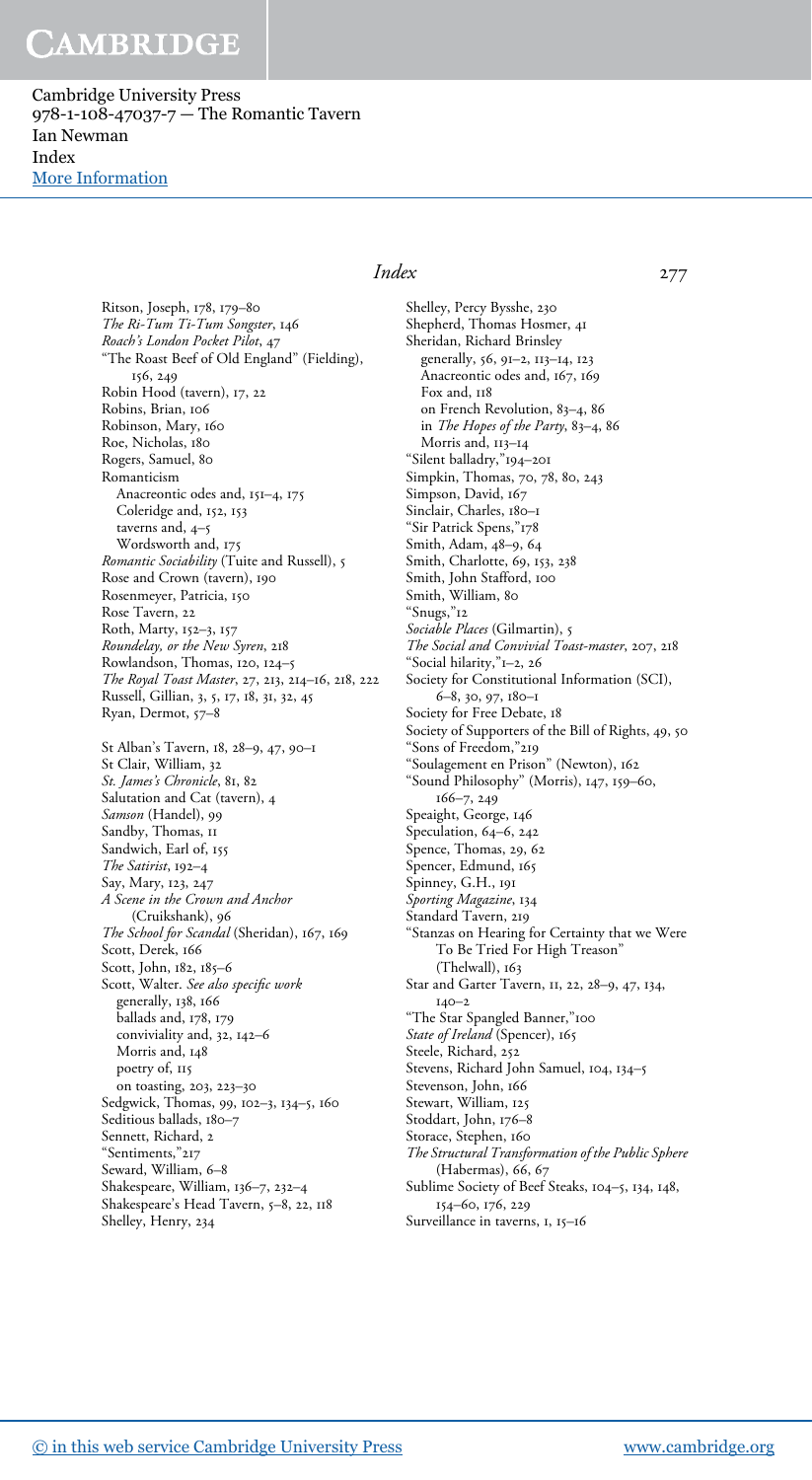Cambridge University Press 978-1-108-47037-7 — The Romantic Tavern Ian Newman Index [More Information](www.cambridge.org/9781108470377)

Swift, Jonathan, 154–5, 204 Sydney, Algernon, 229 Tatham, Edward, 81, 82 *Tatler*, 204 Taverns. *See also speci*fi*c tavern* Boswell on, 21, 22–3, 28–9, 31, 234 Burke on societies in, 48, 55–8, 59–60, 61–2, 66–7 charitable uses of, 19 Coleridge and, 4, 8, 69 debates in, 17–18 defined, 9–11 design of, 12–16 (*See also* Design of taverns) domesticity of, 21–4 Fox and, 6, 16–17 French Revolution and, 6–8, 29, 31 Johnson on, 1, 2, 22–3, 28–9, 31 licensing of, 9–10, 187 lighting of, 16 literary productivity and, 5 literary tradition of, 231–6 "place," taverns as, 11 politics in, 28–33 privacy in, 15 Romanticism and, 4–5 surveillance in, 1, 15-16 Thelwall on, 1–2 uses of, 16–21 (*See also* Uses of taverns) voluntary associations in, 17 women in, 17–18, 19–20 Taylor, Anya, 153–4 Taylor, David, 120 Temple Bar, 83 Temple Club, 77 Thackeray, William Makepeace, 113, 146–7 Thatched House Tavern, 28–9, 47, 95, 241 Theaters, 8 Thelwall, John generally, 220 Anacreontic odes and, 149–50, 161–4, 172 Coleridge and, 186–7 in Philomathian Society, 94 Pitt and, 164 public assemblies and, 94 seditious ballads and, 180-1, 185-6 on "social hilarity,"2, 26 on taverns, 1–2 trial of, 195 Wordsworth and, 186–7 Thompson, E.P., 29, 39, 180 Thompson, George, 166 Thomson, Robert, 29, 62, 182–4, 185–6, 218–19 "The Thorn" (Wordsworth), 197 Thornton, Bonnell, 206–7

### 278 *Index*

Thornton, Henry, 188–9, 191 *Thoughts on French Affairs* (Burke), 58–9, 63 *Thoughts on the Cause of the Present Discontents* (Burke), 60 Three Tuns Tavern, 220 Timbs, John, 234, 240 *The Times*, 6–8 "Tintern Abbey" (Wordsworth), 170, 196–7 Tlusty, B. Ann, 9 "To Anachreon in Heaven" (song), 100–3 Toasting overview, 202–3 "bad toasts,"224–6, 228–9 conviviality and, 213–16, 224–6, 229–30 double entendres, 217 French Revolution and, 218–19 gender and, 203–11 "healths" versus, 204, 212 "hob nobs,"217–18 inclusivity in, 215–16, 224–5 Jacobites and, 211-12 Johnson on, 206 "loyal and patriotic" toasts, 216–17 mutuality in, 215–16 political toasting, 211–23 printing of toasts, 219–20 prostitution and, 204–5 Scott on, 203, 223–30 "sentiments" versus, 217 "two faces under a hood,"217 "vehement passion" in, 215 in *Waverley*, 223–30 women and, 203–11, 214–15, 227–8 Tomlinson, Ralph, 100 Tongson, Karen, 165 Tooke, John Horne, 6–8, 86 To Sir Walter Scott, Bart." (Morris), 145 "Town and Country" (Morris), 135–6 *The Town and Country Magazine*, 53–4 Traditional ballads, 178, 179 "The Tree of Life" (Morris), 125, 147 *The Tribune*, 181, 185–6 *The Tribute to Liberty* (Thomson), 218–19 "The Triumph of Venus" (Morris), 147 *True Briton*, 91 Tuite, Clara, 5 Turk's Head Tavern, 55 "Two faces under a hood,"217 *The Two Shoemakers* (Gilpin), 189–90, 195 "The Two Thieves, Or the Stage of Avarice" (Wordsworth), 177, 198 Unitarian Society, 57 Uses of taverns, 16–21 charitable uses, 19